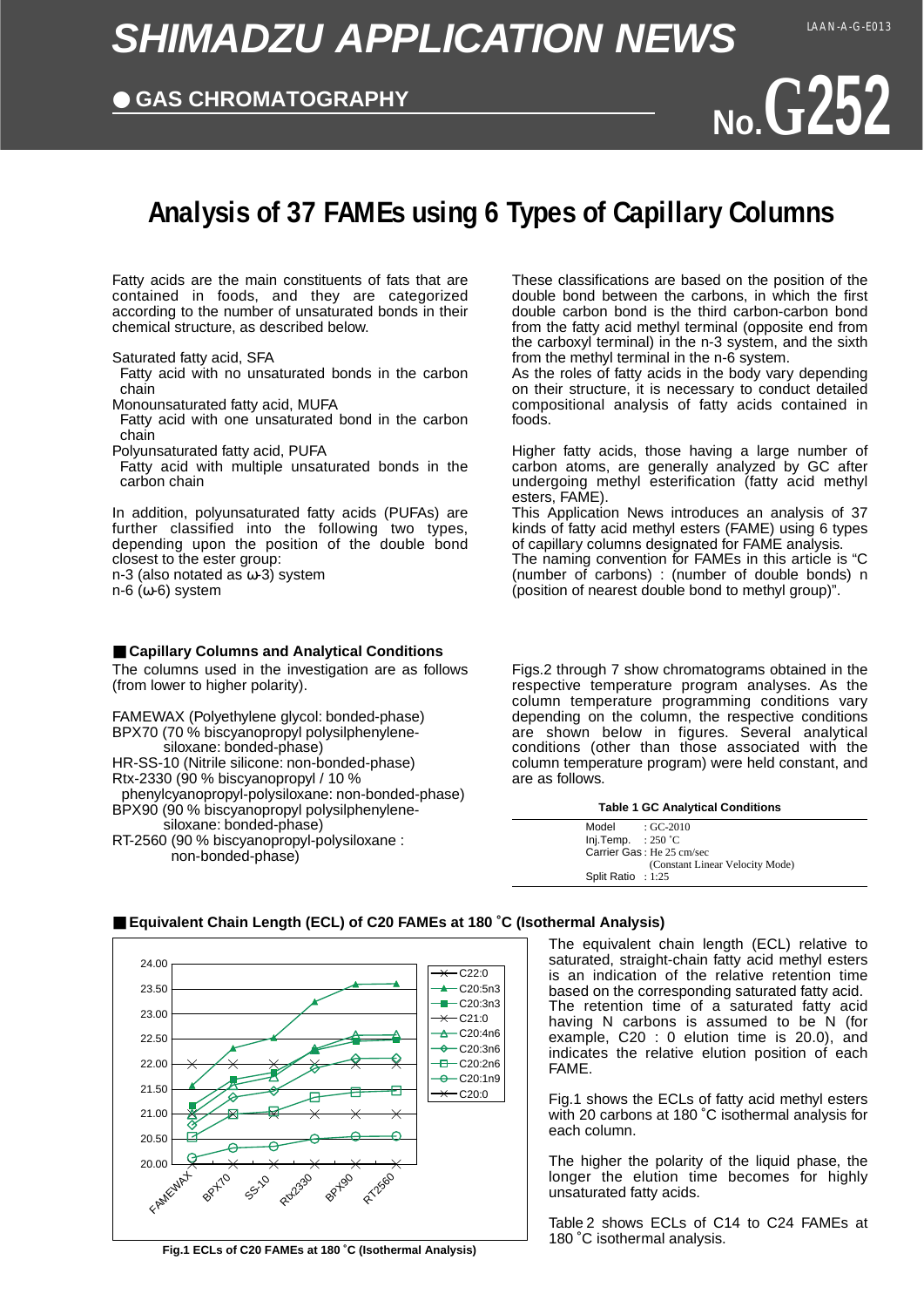### ■ **FAME WAX (Polyethylene Glycol : Bonded-Phase)**



■ BPX70 (70 % Cyanopropyl Polysilphenylene-Siloxane : Bonded-Phase)





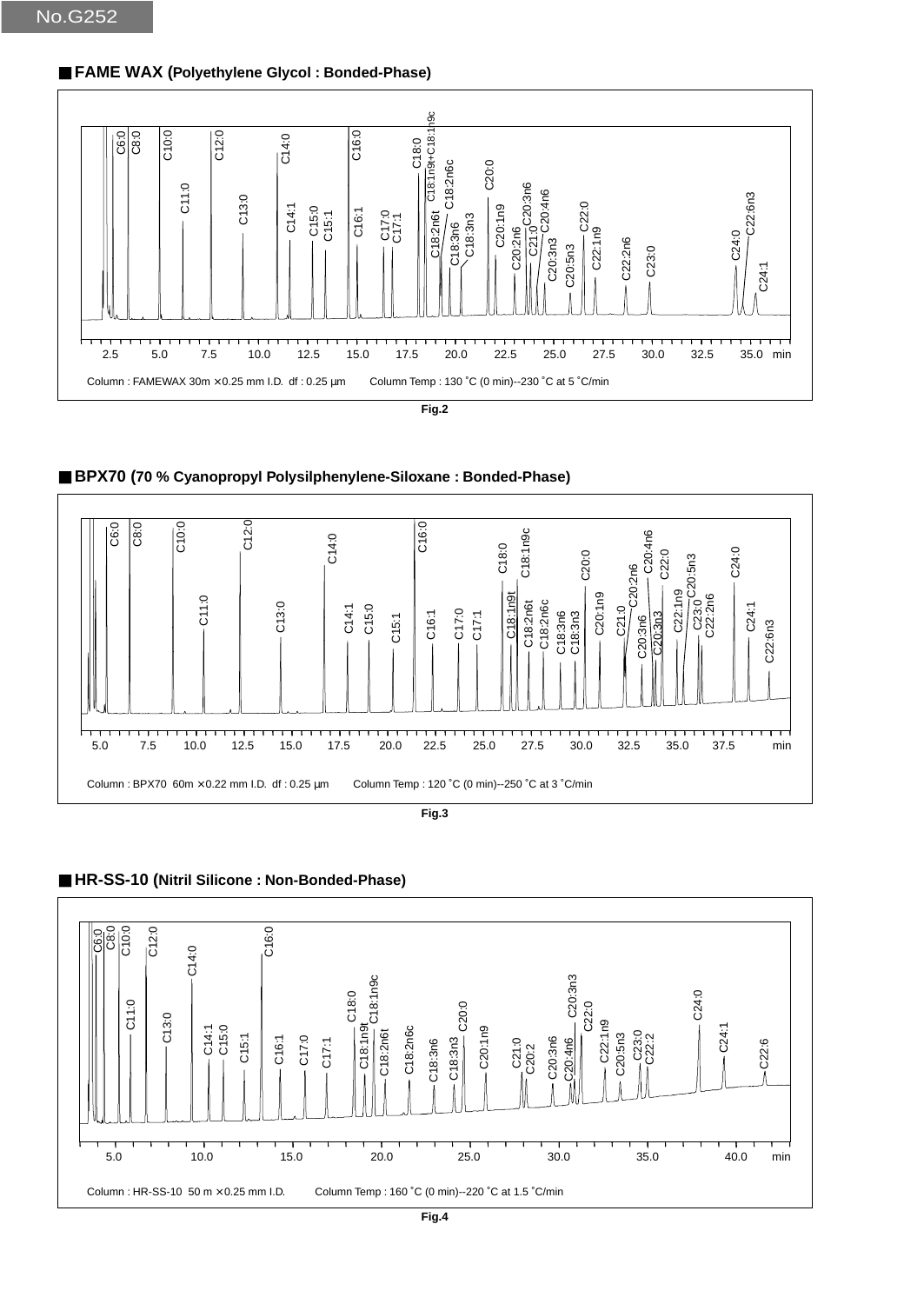



■ BPX90 (90 % Cyanopropyl Polysilphenylene-Siloxane : Bonded-Phase)